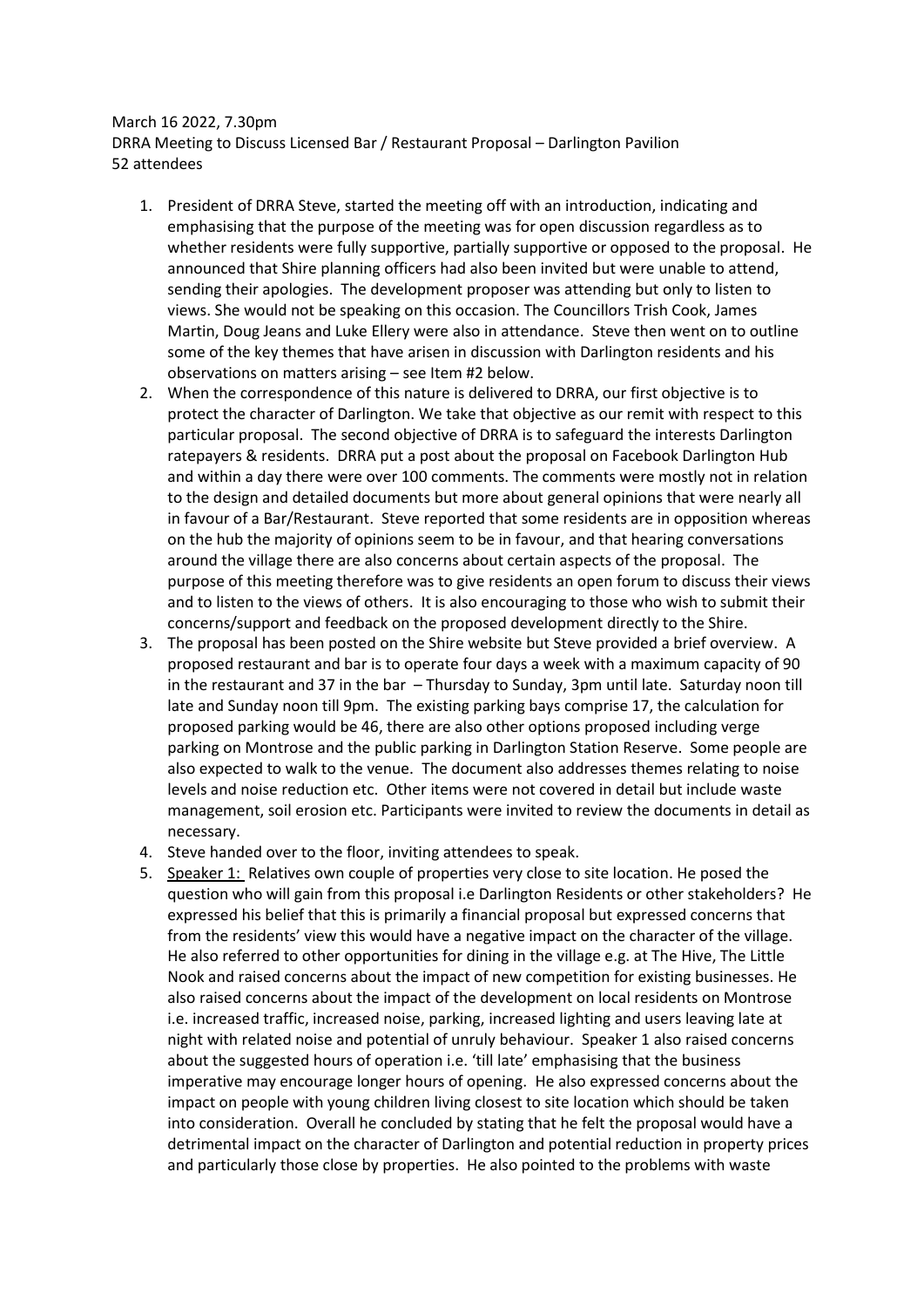management and rubbish/packaging being left which would have a detrimental impact on the environment. A further primary area of concern was the negative impact of the changes from a family environment to a commercial environment and again spoke about the potential of unruly behaviour later at night and related implications for residents as ratepayers.

- 6. Speaker 2: Lives very close to site location and indicated that she would be directly impacted by this development. Raised concerns about some of the drivers behind this initiative and her direct opposition due to the implications for close by residents as well as for the village as a whole. She indicated that a group of residents from nearby streets have already had discussions to air their thoughts and perspectives. A key issue relates to challenges with parking, the proposal refers to 5m parking on the pavement, it would require parallel parking, there would be no egress in the case of a bushfire. Also indicated that problems can be observed in other locations which may also occur and in the instance of a bushfire would create significant problems for safety of residents. In the proposal there is a reference to 46 parking spaces but in fact the proposed number of seatings, plus staff would require many more parking spaces. Also pointed to the legal requirements you have to provide 8 spaces for staff, so there would be a great deal more demand for adequate parking. Allestree corner already creates significant problems for parking. Also in the documents there are differences in suggested opening hours – which presents a lack of clarity and a lack of thought in the planning process. There was a request for more clarity on 'late' with respect to specific closing time i.e. is it 11pm or is it midnight? This would be especially problematic for local residents and those with young children in particular. The noise is also an area of concern and particularly late at night when patrons are leaving. Raised concerns about the approach to evaluation of noise – has there been an on-sit noise investigation to explore how noise might be more robustly controlled? This would be something to investigate on-site as a matter of significant importance and impact. There are already concerns about noise pollution from the fans currently being used in the liquor store, the proposal would add even further to this noise pollution. The report speaks about soft management of noise into the space, i.e. suggesting that the noise might be mitigated if staff close windows but Speaker 2 indicated that this would be problematic and particularly given that the proposal refers to bands and other musical events. There are also some recommendations about materials usage – i.e. are the materials sufficient to mitigate against noise? Further questions about what controls have been implemented and incorporated into the planning process should be addressed. Speaker 2 also concluded by noting that there is an overlap where at 3pm parents are waiting to pick their children up from the School. This would add to the parking challenges which would emerge from this proposal. She concluded by expressing deep concerns about the impact on residents and the character of the village.
- 7. Speaker 3: Has been a resident of Darlington for 42 years and a previous member of DRRA. He expressed some support for the bar but also raised concerns about the size of the proposal and specifically with respect to it being a commercial zoning area. He complemented the current owners regarding subtle advertising etc. However with the proposal he noted that licensing indicates that a restaurant is possible but not a bar. Speaker 3 also raised concerns about discrepancies with respect to the suggested hours which differ between the documents - confusion in the documentation suggests a lack of appropriate oversight. Saturday and Sunday would mean 280+ people which would create significant problems for parking. Speaker 3 also raised concerns about traffic – even while there has been a suggestion that Darlington residents might attend, the majority of patrons would be from outside Darlington and thus create a greater demand for parking. Opposite the post office is not a parking bay it is a reserve so should retain this function. Forty or fifty cars would add further problems with respect to congestion and opportunities for parking for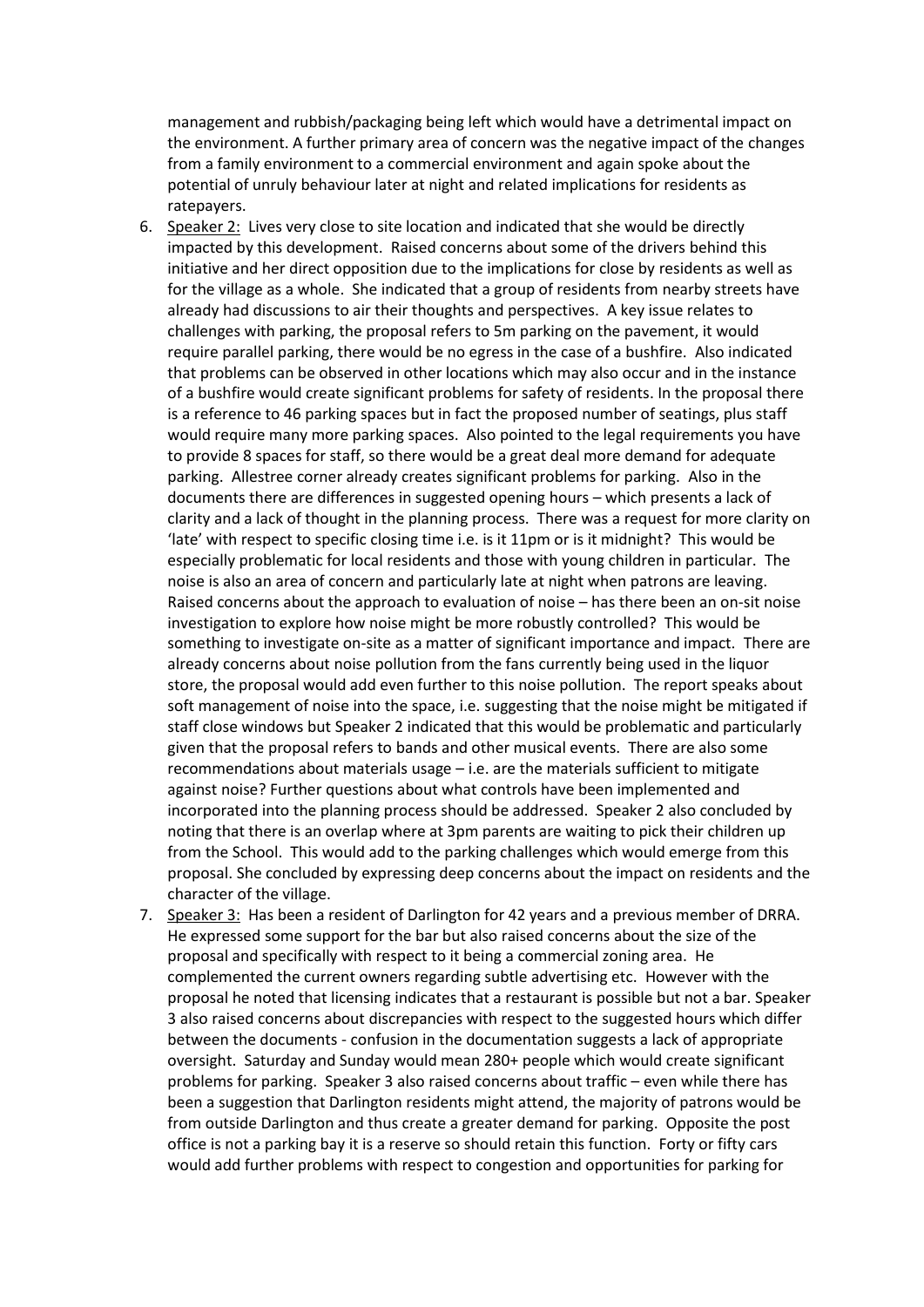hikers and families who are visiting Darlington to enjoy a day out. He also raised concerns about the potential for the reserve to be covered with asphalt given the outcomes of high usage. Speaker 3 also raised concerns about the impact on the character of Darlington as requirements escalate.

- 8. Speaker 4: Handed out architectural drawings as submitted in the proposal for the audience to review. Indicated he was attending on behalf of the Darlington History Group (DHG), which is neither for nor against the proposal but more concerned about the treatment of the Jack Gilks bakery. The History Group has already put in a submission to the Shire which will be available. He then read out the covering letter which DHG has sent to the Shire. Speaker 4 noted he has a background in engineering and architecture and drafting engineering drawings so has a robust understanding of plans and development proposals.
- 9. The letter expresses the following (summarised) points: "We wish to make our position quite clear in the first place the history group was invited to provide feedback on the Jack Gilks bakery and the impact of the proposal. Despite the fact that after careful consideration and after exchanges with the architect DHG's advice has been ignored". The letter raises concerns about the impact of the development on the verandah of the existing structure, it will not retain its current aspect. DHG believes that the current structure should be retained without alteration. The architect isn't showing sufficient regard for the heritage building. There are two main concerns one is that the heritage value of the existing structure will be destroyed. The visual integrity of the verandah will be compromised. He then referred to the drawing which demonstrates the proposed structure and raised concerns about the impact of the proposal on the existing structure i.e. the roof etc. The second concern Speaker 4 raised was with respect to the verandah and that the visual integrity of the current building will be compromised. He's also concerned about the use of glass panels which will compromise the visual to the verandah and said that the entire building is over 100 years' old and is listed on the Shire's Municipal Inventory – this necessitates more stringent adherence to the Shire's requirements for all building/construction. Speaker 4 also emphasised again that the historical status of the building would be compromised and the aesthetic value of the existing building would also be compromised. It is the DHG's assessment that the architect has a wonderful opportunity to take the verandah and use it as a source of attraction. Suggested several recommendations: providing that the proposal satisfies all requirements relating to parking, sewerage, lighting and noise management then the Shire may wish to approve, the DHG humbly request only if the building's heritage is preserved as outlined in the letter and only if the plans are redrafted and then resubmitted for further examination and potential approval. He concluded saying that the DHG wishes to review all further proposals.
- 10. Development Proposer) then commented, saying that the Gilks bakery has significant graffiti on the side and they are making a significant attempt to preserve the current structure. She also suggested that the verandah is in fact being preserved and that they have an ambition for the verandah to be seen and showcased and challenged Speaker 4's evaluation of the proposal. There was some differences of opinion on whether or not the verandah is being left in place.

Speaker 3 then noted that the bakery has been decaying for the last 10 years, and that the owners are making an effort here to preserve / restore.

11. Speaker 5: Lives in Darlington but not close to the bar and wouldn't be impacted by the restaurant noise etc and would likely frequent the bar as proposed. He has already submitted his feedback to the Shire. He has a close professional association with the construction industry. He supports the proposal in principle – though would like to suggest some changes. He moved to Darlington because of its current character and would like to see this preserved – including the built environment with home construction being sensitive to the current character of the village. He feels that the aesthetics need to be adjusted so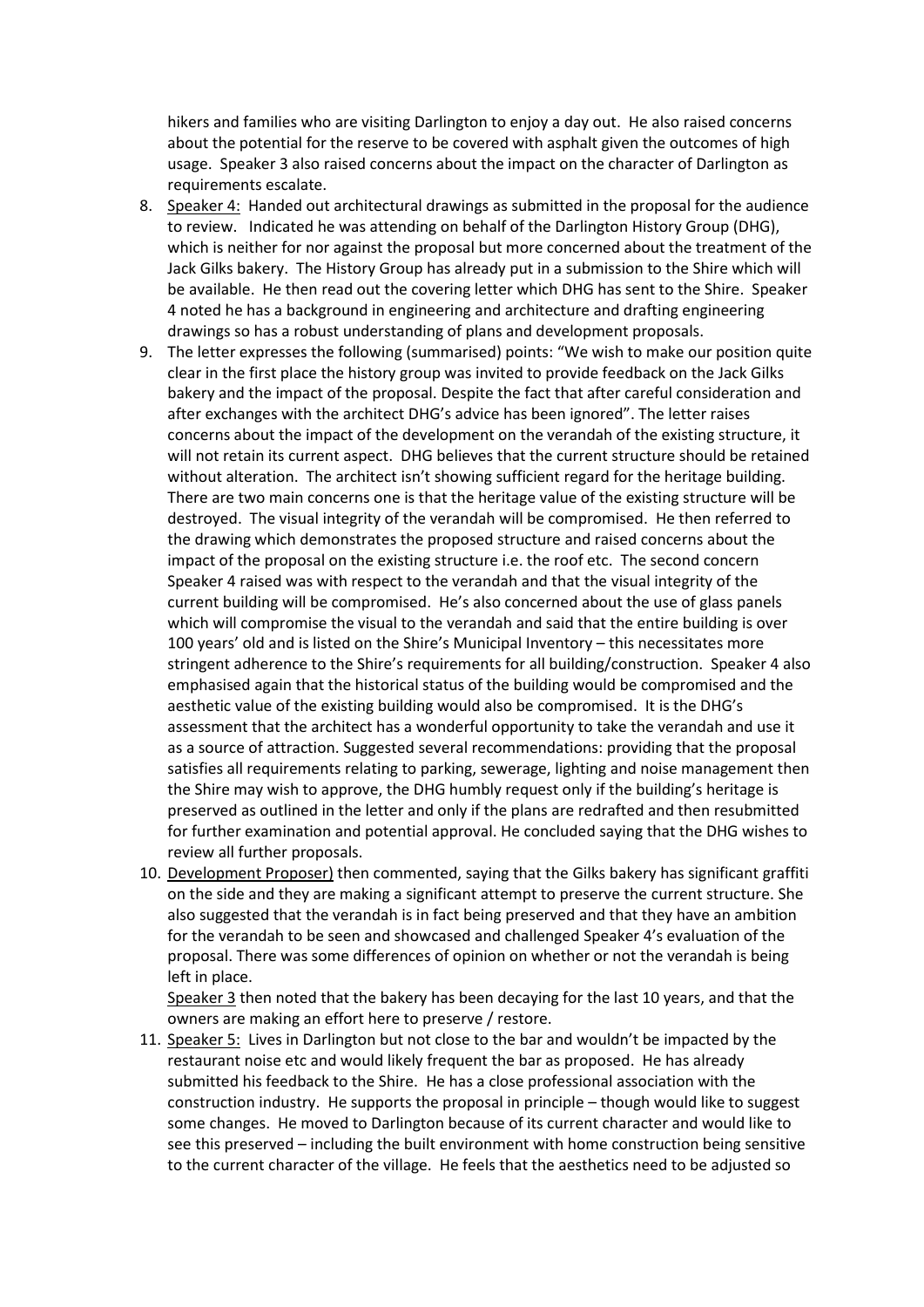that they are more in-keeping with the current character of the village. He showed a picture of the proposed design to the audience. From a professional perspective he would like some assurance that the design is incorporated into the character of the village rather than the proposed aesthetic which is more modern. This synergy is very important in order to preserve and build our community. The flavour of Darlington has been maintained with sensitivity to the use of natural materials and stone.

- 12. Speaker 6: Acknowledged that he is a member of DRRA but is not speaking on behalf of DRRA but more his own perspective. He has lived in Darlington for many years and has always imagined that one day we might have a small bar or gathering place such as a wine bar with the right ambiance for the village and its patrons. He emphasised the importance of ambiance – when he heard about the proposal he was very much in favour but raised concerns about the scale of the proposal which had already been raised by other speakers. When he looks at the plans and the seating arrangement he understand that there are three areas, a large area and two smaller areas. The diagrams demonstrate, for example in the main area, shows capacity for large numbers of seating, i.e. benches and tables. He has concerns about the ambiance which would be created by an area of this size and the impact on noise and parking requirements. Regardless of the actual numbers he has concerns about the atmosphere will be created and whether or not it can be aligned with the character of the village. He emphasised that his perspective is based on his observations and interpretations of the plans as submitted. He was hoping it would be a niche gathering place for residents and other visitors rather than a much larger concern.
- 13. Speaker 7: Lives a bit further up hill away from site location, and has a mechanical engineering background. Congratulated the proposers on giving the initiative a go, however he also raised concerns about the longitudinal impact of the development. He also raised concerns about the parking and how it would create noise and congestion, augmenting noise pollution for those who live close by and elsewhere.
- 14. Speaker 8: Lives very close to site location and raised particular concerns that in the noise report there are some assumptions made which are problematic and may not be practically accurate. There has been insufficient modelling done on noise pollution, amplified music, parking requirements etc. Much more careful investigation is required and monitored at all times i.e. throughout the year. Noise in Darlington carries during the weekend but also at other times, to have this facility four days a week is going to impact on a broad range of stakeholders including families with young children and visitors to the village for hiking.
- 15. Speaker 9: A resident of Darlington. He said he is torn about this development recognising the possibilities but also the drawbacks. He expressed a concern for more detail and more robust documentation and investigation of the implications of the proposal. He congratulated the owners for giving it a go but also warned that heritage can easily be lost and that in some respects we often don't realise the implications of a proposal until they are already having a negative impact in the location. He indicated that there are differing views about heritage and preservation but that there also has to be some flexibility. Proposers have tried to make it work, some of the work in the design has been excellent but commercially he recognised that the facility has to be of a particular size. If this cannot be met then perhaps the proposal should not go ahead. We should not be committing to allowing the reserve to be used for parking because of the related outcomes and problems. Need to consider the modifications required and the impact on commercial viability of the proposal. Referred back to a previous time when the Darlington Club used to have their drinks in the same location many years ago.
- 16. Speaker 10: Has lived in Darlington since 1984 and lives in one of the nearby roads and spoke directly to noise mitigation and how noise travels widely from Darlington. She also talked about people using trail bikes toward Glen Forest and the impact of residents in the neighbourhood. She raised concerns about how noise reverberates around the valley and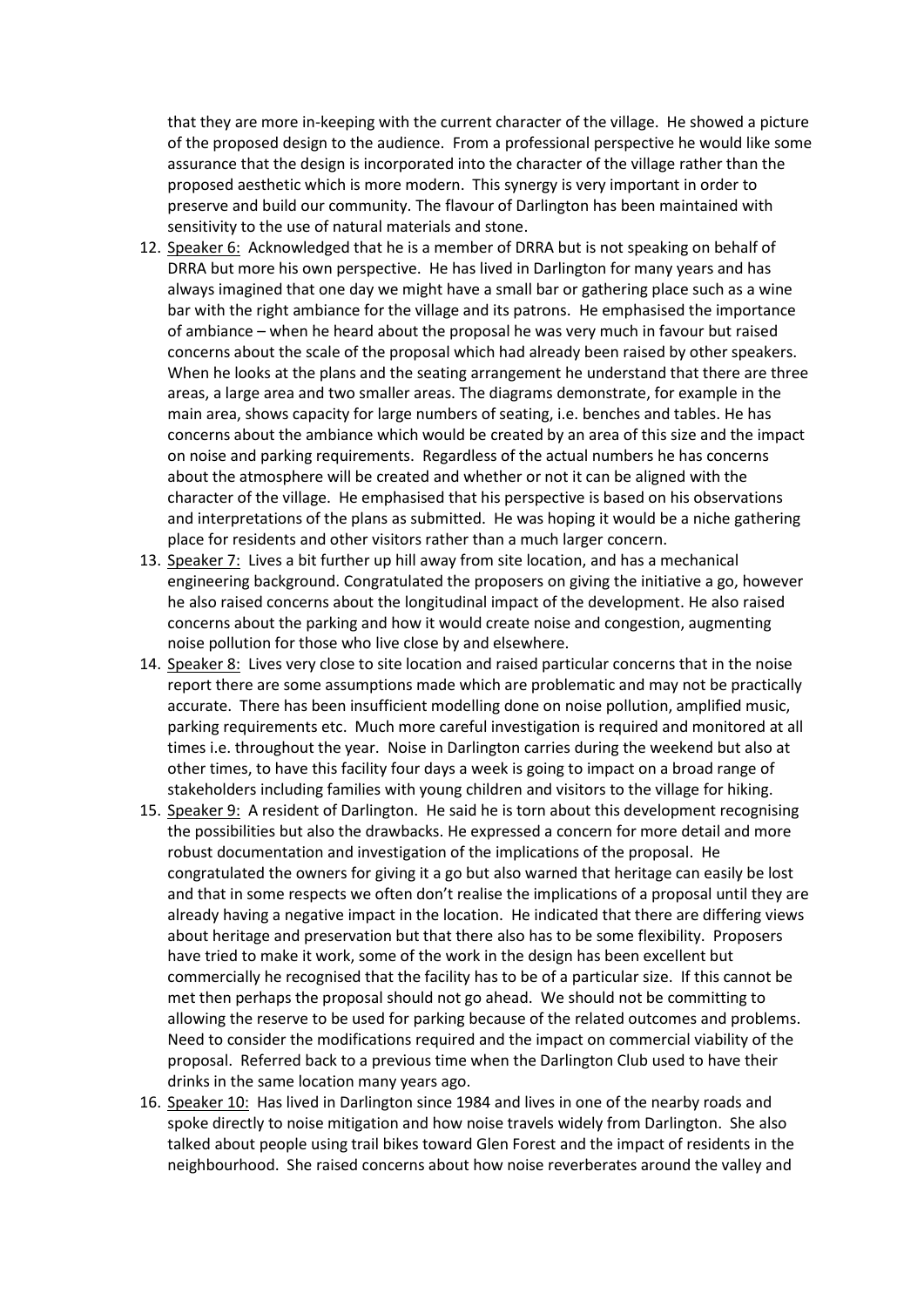the implications of that for this particular proposal. Speaker 10 is also one of the coordinators for FODS which has existed for many years and has worked hard to develop a gravel pit, has been working on the reserve for well in excess of 20 years and has made significant improvements to the ambiance. Noted that most weekends no parking is available in the reserve. Shire recently intended to pave the car park reserve but a decision was taken that this would not be appropriate – this would substantially change a central part of Darlington which is a heritage reserve used by cyclists, walkers, children. The parking facility which currently exists is suited to its current purpose not suited to having marked bays and will also impact on trees and vegetation. Same applies to putting 90 degree parking on Montrose which would require the removal of trees and vegetation which would have a negative impact environmentally.

- 17. Speaker 11: Lives further up the hill on a different road to site location and has lived here for 40 years. He didn't think he would be here tonight and was very much in favour of the idea of having a small bar, acknowledging that we need to change and embrace change as long as it is viable. He then raised concerns about the impact of the proposal on the bakery building, we are going to end up with a lose-lose situation of the expansion is too big. Noted that many people come to Darlington because of its history and character. He indicated that he has spoken with the Development Proposer about the initiative but is still concerned about the contemporary architecture. He had anticipated that the old structure would remain to complement the lesser hall and the old church. Speaker 11 feels that the proposal needs to speak directly to the romance and character of Darlington as it is - i.e. not swallow it up. Again he wants to preserve Darlington, would enjoy the use of a bar but it has to have synergy with the flavour of the village. Talked also about recent developments which have impacted on Darlington in the past i.e. construction done in the 80s. So we need to learn from this error of the past.
- 18. Speaker 12 in principle very much for the proposal in terms of catering to an emerging population. However he also said he wants to have a drink in the old bakery rather than in a more modern structure so raised concerns about the aesthetic of the proposal.
- 19. Speaker 13. He acknowledges the need for development and change initiatives. Has a background in construction and experience with noise pollution control. He emphasised the need to be very careful with noise pollution otherwise it will impact on quality of life and residential property. Need to be fair to the proposers – is this worth the effort that they are putting into the initiative? Would the village seriously engage with a more reduced and scaled-down version of the current proposal? Need to be sensitive to the cost of the proposal.
- 20. An attendee then asked about what sort of size would be viable if the proposal is reduced to a smaller capacity. Speaker 13 responded saying that taking into consideration economies of scale, a bar which can cater to 30-40 people four days a week would struggle to keep afloat. He expressed his view, based on his experience, that four nights a week will be difficult commercially with the proposed reduced size. He emphasised again that the proposal has to be viable for the owners as well as structurally sensitive to the heritage of Darlington. He also suggested that we should think about preserving existing structures rather than allowing them to fall into disrepair i.e. considering existing structures in the village which should be cared for and repaired as necessary.
- 21. Steve concluded by emphasising that the architect was unable to attend but may be open to responding to questions. He suggested that if anyone wants to have their voice heard that they must submit in writing to the Shire. Speaker 4 asked about whether or not a transcript of the meeting would be sent to the Shire. Julia (note taker) indicated that a copy of notes taken would be submitted after review from Steve. Steve noted that a lot of people spoke against the proposal tonight, but regardless of this meeting he emphasised that individuals